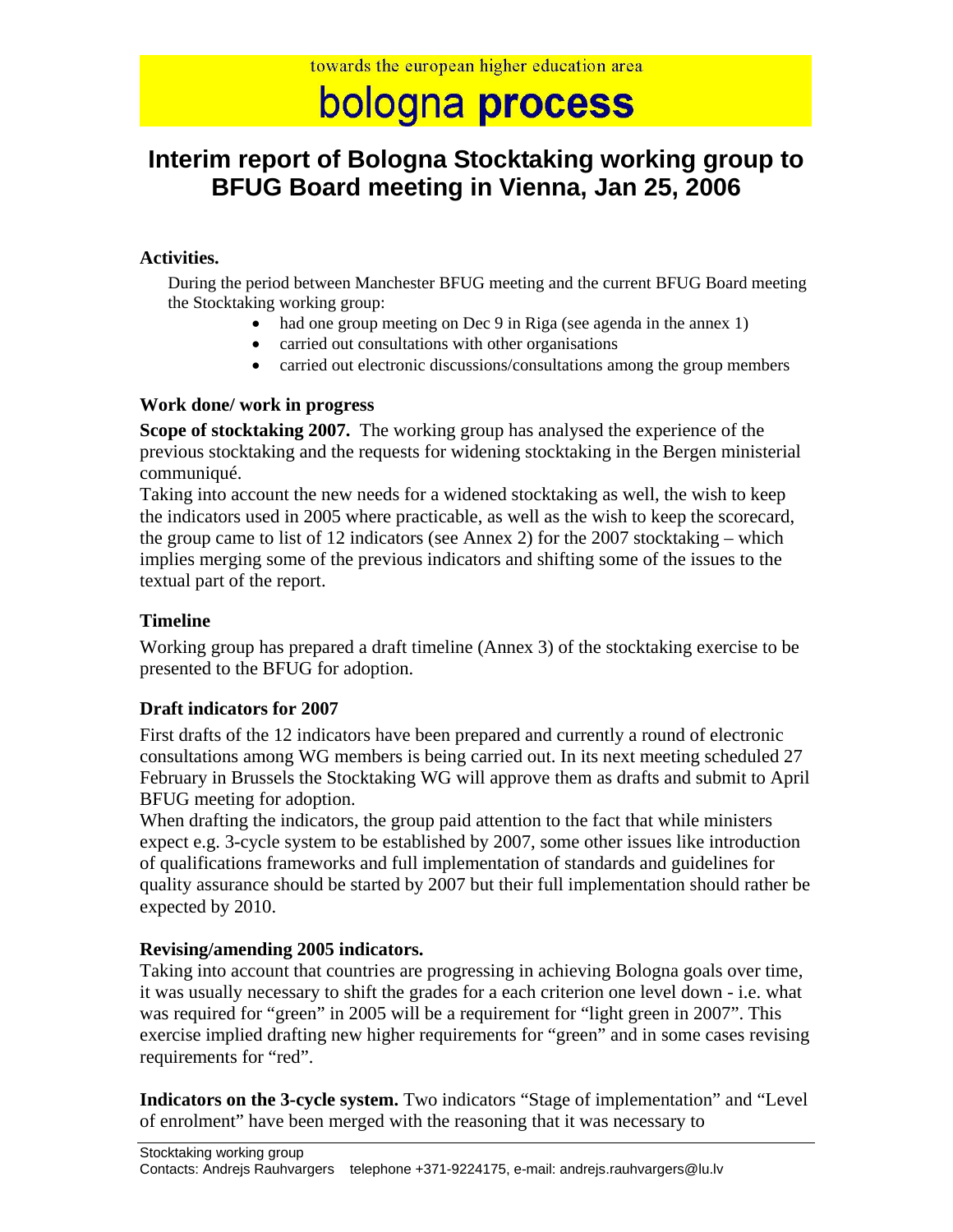accommodate an indicator on introduction of qualifications frameworks, but it seemed impossible to keep 4 indicators for the degree system alone. Indicator on "Implementation of national qualifications framework" was drafted with input from Qualifications frameworks working group.

**Indicators on quality assurance.** Again, to keep no more than 3 indicators for quality assurance and to accommodate an indicator in implementation of Standards and Guidelines, the 2005 indicator "Stage of development" was merged with "Key elements" and "Student participation " with "international participation".

**Indicators on recognition.** The indicator on ratification of the Lisbon Recognition Convention was replaced by one on "Implementation of principles of the Lisbon Recognition Convention in the national legislation". The issue of the remaining countries that have not ratified the Convention as well as the institutional implementation of the Convention were decided to be dealt with in the textual part of the report.

**New indicators.** First drafts have been prepared for: two new indicators on Lifelong learning one on the 'Introduction of flexible learning paths" and one on the "recognition of prior learning" and one indicator on Establishing and recognition of joint degrees""

#### **Cooperation with partners**

**Qualifications framework WG** provided advice to Stocktaking WG on the issue of the principles and format of the draft new indicator for implementation of national qualifications frameworks.

**Eurydice.** The working group chair had a consultation meeting with Eurydice and discussed further cooperation, Eurydice will participate as of the next working group meeting. Eurydice is preparing its questionnaire that will be sent out in March 2006 and information will be collected by the end of May, 2006. Stocktaking WG chair raised an issue whether this early data collection will allow Eurydice report to fully reflect the changes in countries between the two ministerial conferences. It was clarified that Eurydice had ad-hoc mechanisms in lace to be able to integrate most recent information in their presentations by country and comparative analysis until the Eurydice report is sent to the printer i.e. end of March 2007. According to Eurydice, it means that it should be possible to provide Stocktaking WG with the most recent information at the time it will need it. Further clarification of this issue will take place in the Stocktaking WG February meeting.

**EUA** representative in the Stocktaking working group informed the WG regarding the methodology of Trends V, in particular, the questionnaires EUA is sending out to HEIs and Rectors' conferences.

**ENQA** was consulted with regard to the survey it is carrying out among its members to find out what are the plans of national QA agencies in implementation of Standards and guidelines. The survey results could be available in March.

Taken that not all national agencies of the Bologna countries are members, the ENQA survey cannot provide all the national information needed for stocktaking so national reports will have to be used as information source for a least part of the countries. Therefore, the results of ENQA survey will be used to formulate the quality assurance part in the template for national reports. **ENIC/NARIC.** Chair of stocktaking group participated in the annual meeting of the NARIC network to discuss the stocktaking on the implementation of the Lisbon Recognition Convention. The Networks provided advice on the new draft indicator and confirmed their readiness to assist in information gathering for stocktaking where appropriate.